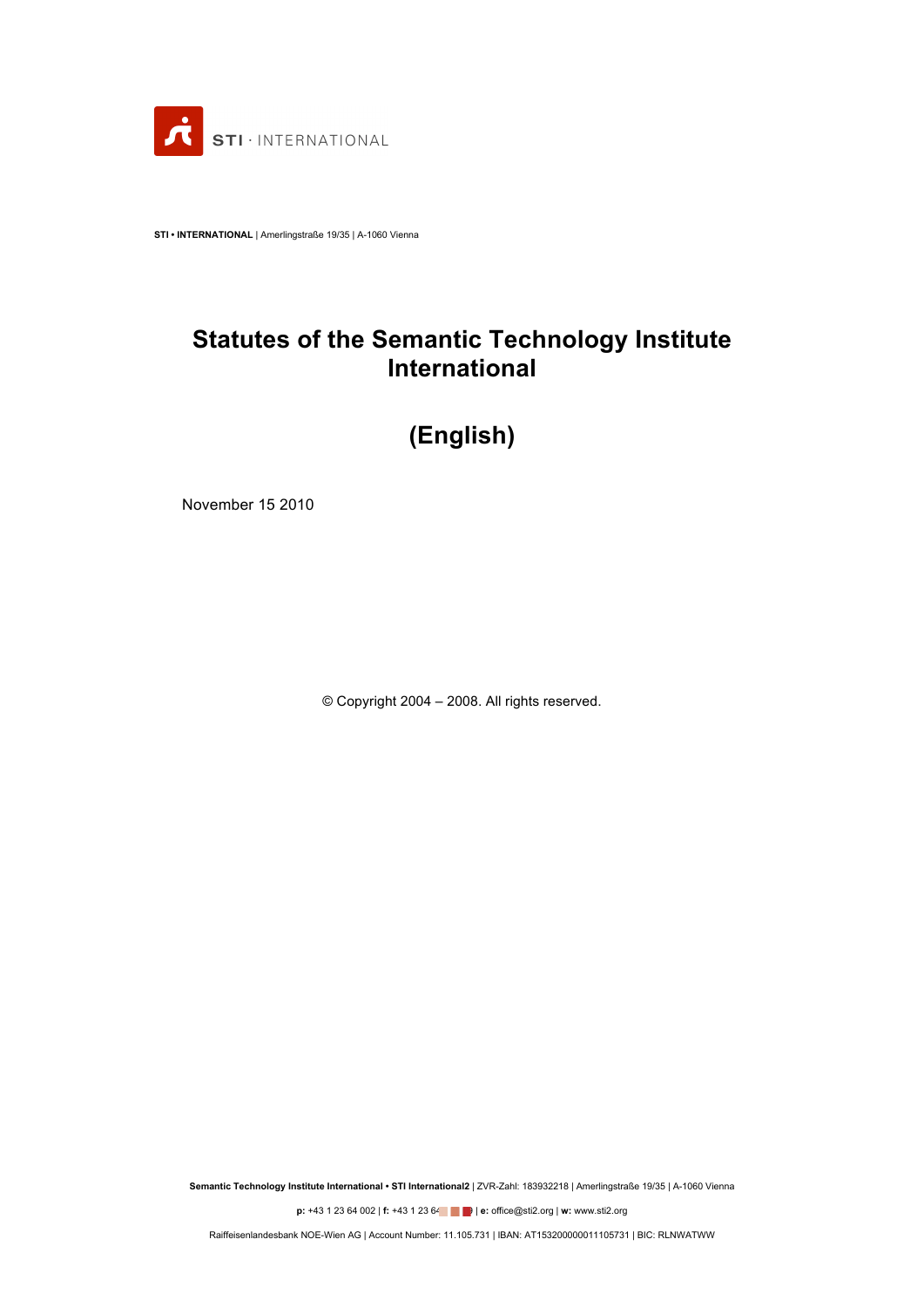

## **S T A T U T E S**

#### **of the**

## **Semantic Technology Institute International – STI2**

#### **§ 1**

#### **Name and Statutory Seat**

The association shall have the name "Semantic Technology Institute International - STI2" and its seat in Vienna (hereinafter also referred to as the "Association").

#### **§ 2**

#### **Purpose**

The purpose of the association is to establish Semantics as a main pillar of modern Computer Engineering. The Association will be the prominent leading "think tank" for the field. The Association does not serve the purpose to profit. The purpose is to exclusively and directly benefit the public as defined in BAO. The objectives are as follows:

- a. Implementation of research and development projects focused on Semantic Systems
- b. Provision of services for research, technology and for the application of Semantic Systems
- c. Promotion of Members in the field of research and development of Semantic Systems by providing services
- d. International protection and representation of the technical and economic interests of the Members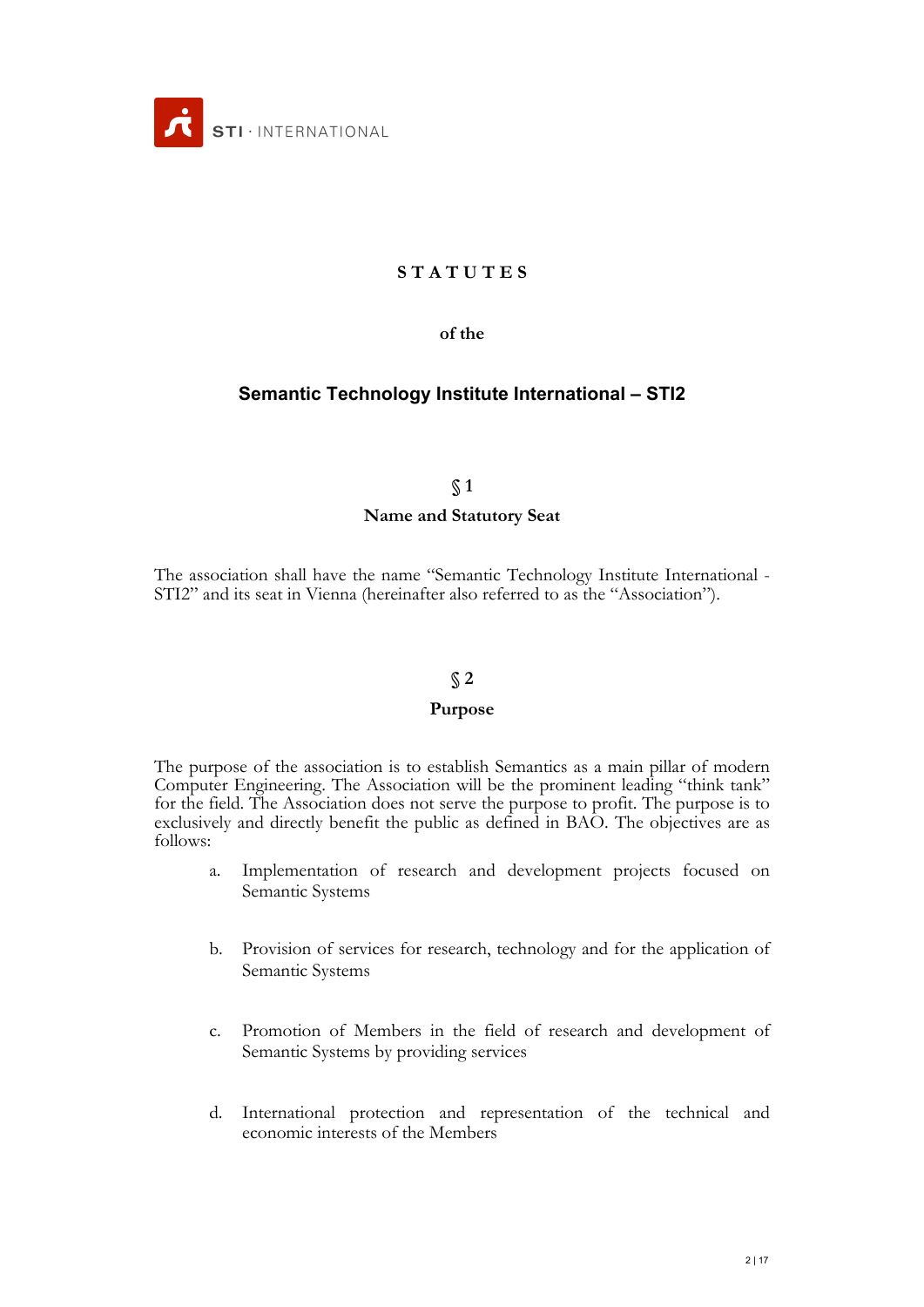

# **§ 3 Business Year**

The business year corresponds with the calendar year.

### **§ 4**

### **Purpose of the Association**

In order to fulfill the objectives stated in  $\S$  2, the association will perform especially the following tasks:

- a. Implementation of research and development projects, including awarding of research and development tasks to third parties;
- b. Financial support in the form of subsidies for individual projects, through the award of prizes and scholarships in the area of the Semantic Web;
- c. Provision of roadmaps for the planning and coordination of the activities;
- d. Research in the fields of ontology engineering, Semantic Web, Data Cloud, Semantic Web Services, Formal Languages and Reasoning, Knowledge Management and Service Science;
- e. Support of the standardization especially in the field of Semantic Systems;
- f. Development of reference architectures;
- g. Support and establishment of open source software developments;
- h. Provision of software testbeds;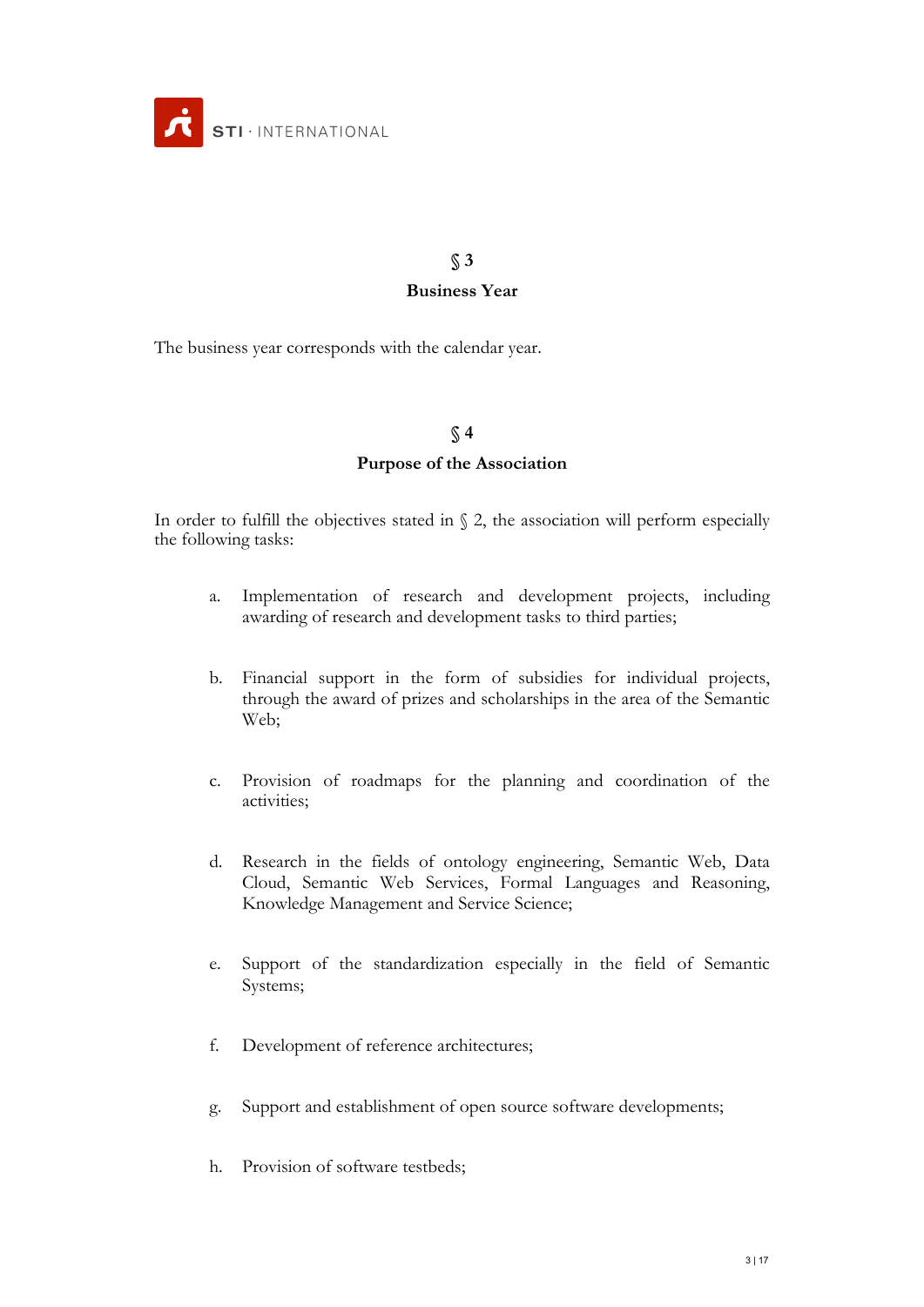- i. Organization of contests;
- j. Organization and provision of advanced and further training;
- k. PR and advertising in the field of Semantic Systems;
- l. Publication of relevant specialized works;
- m. Organization of lectures, demonstrations and conferences;
- n. Promotion of technology transfer;
- o. Participation in national and international research projects;
- p. Conclusion of contracts on state aid;
- q. Participation and membership in other associations and international organizations;
- r. The establishment, formation and promotion of as well as the participation in enterprises, incorporated companies, foundations and funds of any kind which promote the completion of the association's purpose.

#### **Members**

1. The Association shall have ordinary and extraordinary Members. The President of the Association shall maintain a membership register. Only those persons registered in the membership register are deemed to be members with respect to the Association.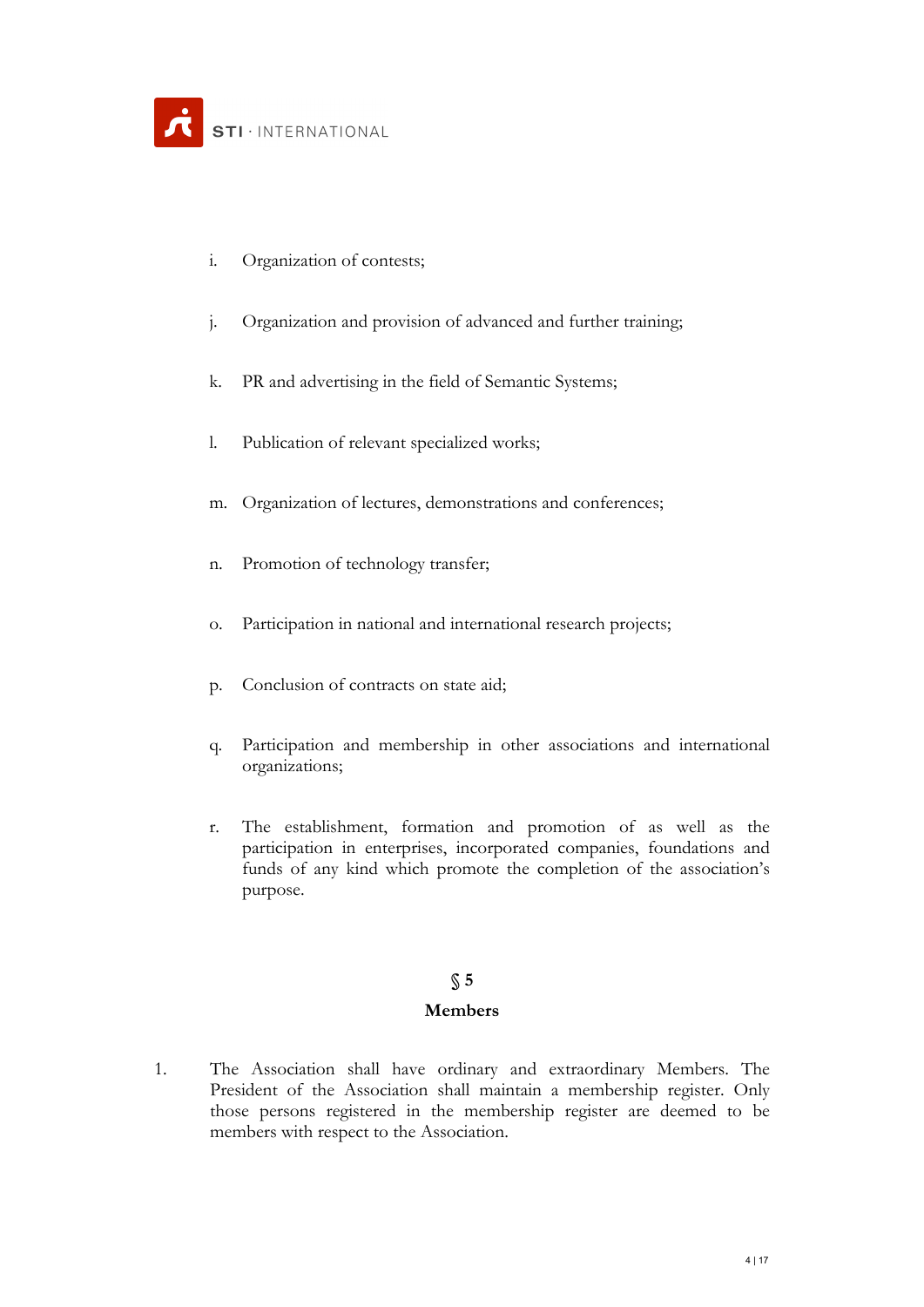

- 2. Ordinary Members<sup>1</sup> of the Association can be institutionally organized domestic and foreign, individual or legal persons who are active in the area of Semantic Systems, or are otherwise in a close relationship to the area of Semantic Systems.
- 3. Legal persons exercise the Member's rights through their authorized directors respectively a proxy authorized by the directors.
- 4. Extraordinary Members may be other domestic and foreign, individual or legal persons who have outstanding expertise in the field of Semantic Systems. Their rights will be limited to those explicitly stated in the Statutes.
- 5. Hereinafter "Ordinary Members" and "Extraordinary Members" are explicit references. In the following, reference made to "Members" includes ordinary and extraordinary members as defined in Paragraphs 2 and 4.

## **Acquisition and Termination of Membership**

- 1. Membership is acquired by admission to the Association, which shall be applied with the Association in writing.
- 2. The President decides on the admission of members. The reasons for a possible refusal shall be given. The decision of the President must be mailed to the applicant in writing.
- 3. In the case of refusal, the applicant may file a complaint to the Board within 14 days upon delivery of the respective decision. The complaint shall be filed to the association in writing. The Board decides upon final membership in the case of the abstention of the President.
- 4. The membership is terminated:

1

<sup>1</sup> Ordinary Members are called Partners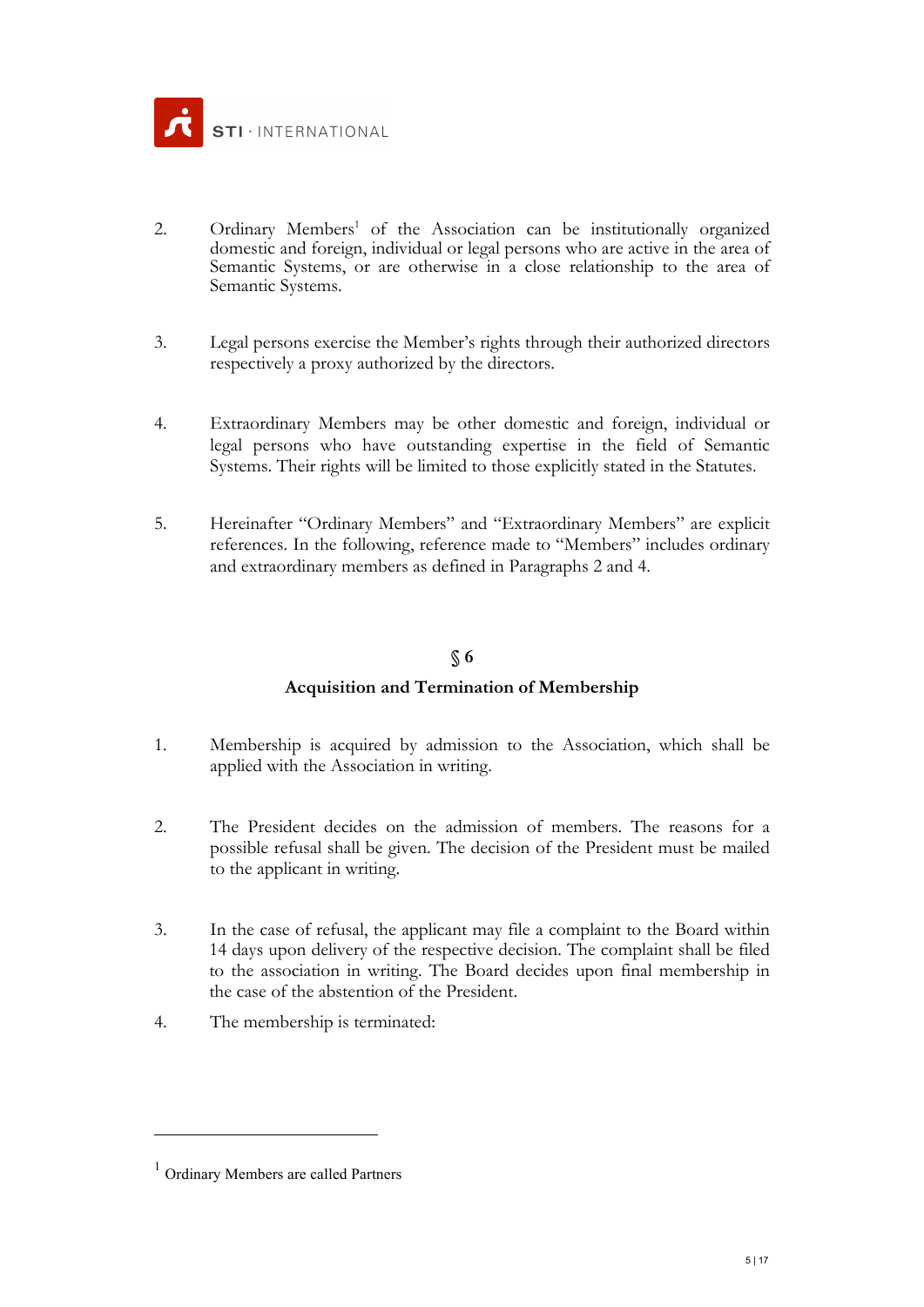- a. By resignation of the Member. The Member may resign with a notice period of six month to the end of each calendar year. The resignation is to be declared to the Association in writing. The posting of the declaration in due time is sufficient.
- b. By resolution of the Board. The Member shall file written acknowledgement of the resolution. The reasons for the termination shall be given. The resolution of the Board is to be served to the Member in writing. The termination may especially be declared under the following conditions:
	- i. If the Member fails to pay due membership fees after a written reminder with a reasonable grace period has been delivered to the defaulting Member;
	- ii. If the Member infringes binding decisions of legal bodies of Association though a written notice has been delivered to the defaulting Member;
	- iii. If the Member continues to act in a way that could potentially endanger or damage the interests represented by, or the reputation of, the association and/or the other Members of the association though a written notice has been delivered to the defaulting Member;
- 5. Termination of membership does not waive the Member to pay due membership fees. Membership fees which have been paid shall not be refunded. The resigning Member shall have no financial claims whatsoever against the association.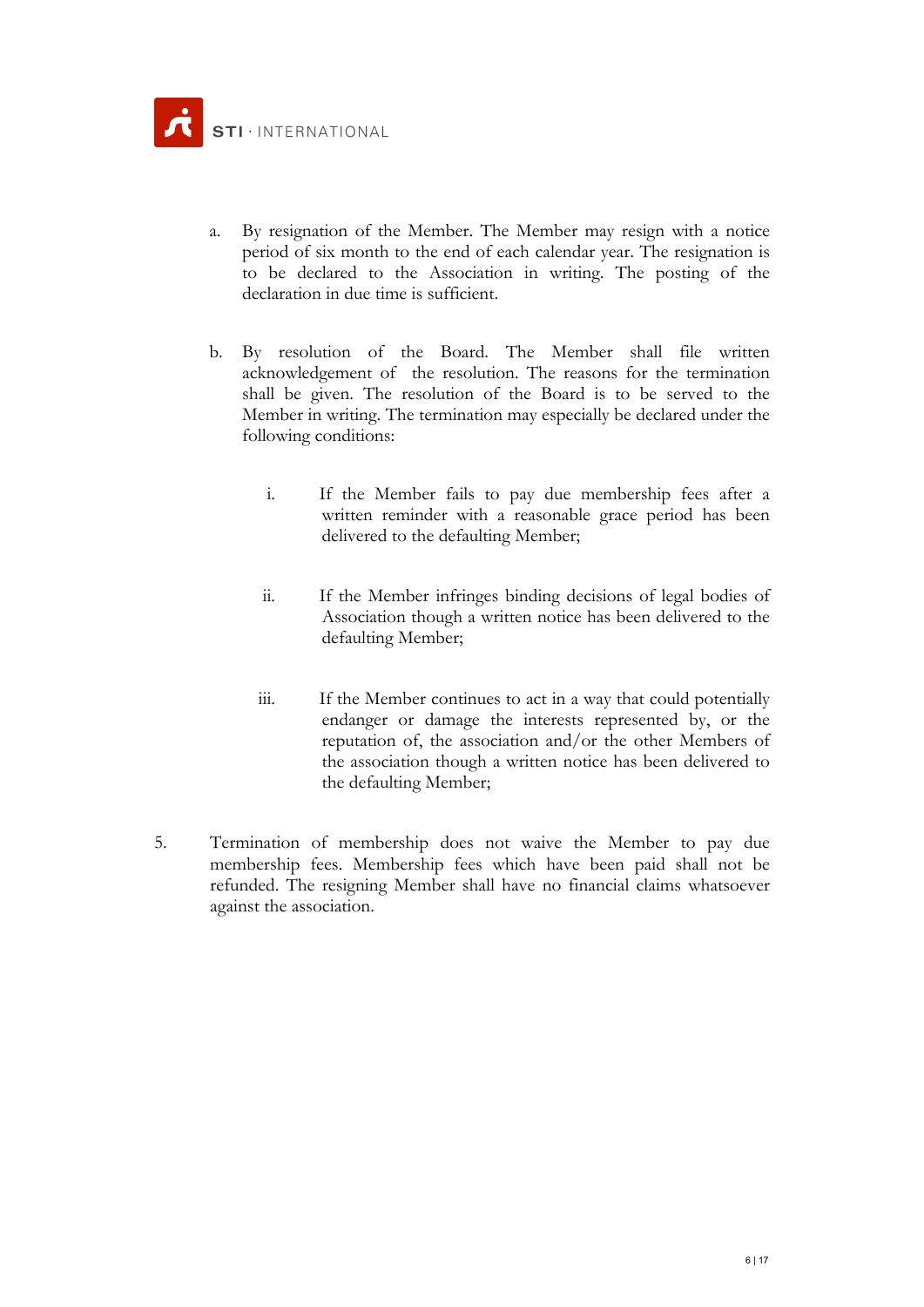

## **Rights and Obligations of Members**

- 1. Ordinary Members have the following rights:
	- a. The right to participate and to take a vote in the general assembly in accordance with the conditions defined in Paragraph. 9;
	- b. The right to take a vote and the right to stand for election in accordance with the conditions of the Statutes;
	- c. The right to submission of the statutes;
	- d. The right to participate in meetings of the Association in accordance with the conditions of participation;
	- e. The right to appoint a delegate to the Board.
- 2. Extraordinary Members have the following rights:
	- a. The right to participate in the General Assembly as defined in Paragraph 9, but with no voting rights;
	- b. The rights delivered in the Statutes.
	- c. The right to participate in meetings of the Association in accordance with the conditions of participation;
- 3. All rights of Members, particularly the right to vote and stand for election shall be suspended as long as the membership fees are outstanding.
- 4. Members have the following obligations:
	- a. To contributively participate in achieving the purpose of the association in the best way possible;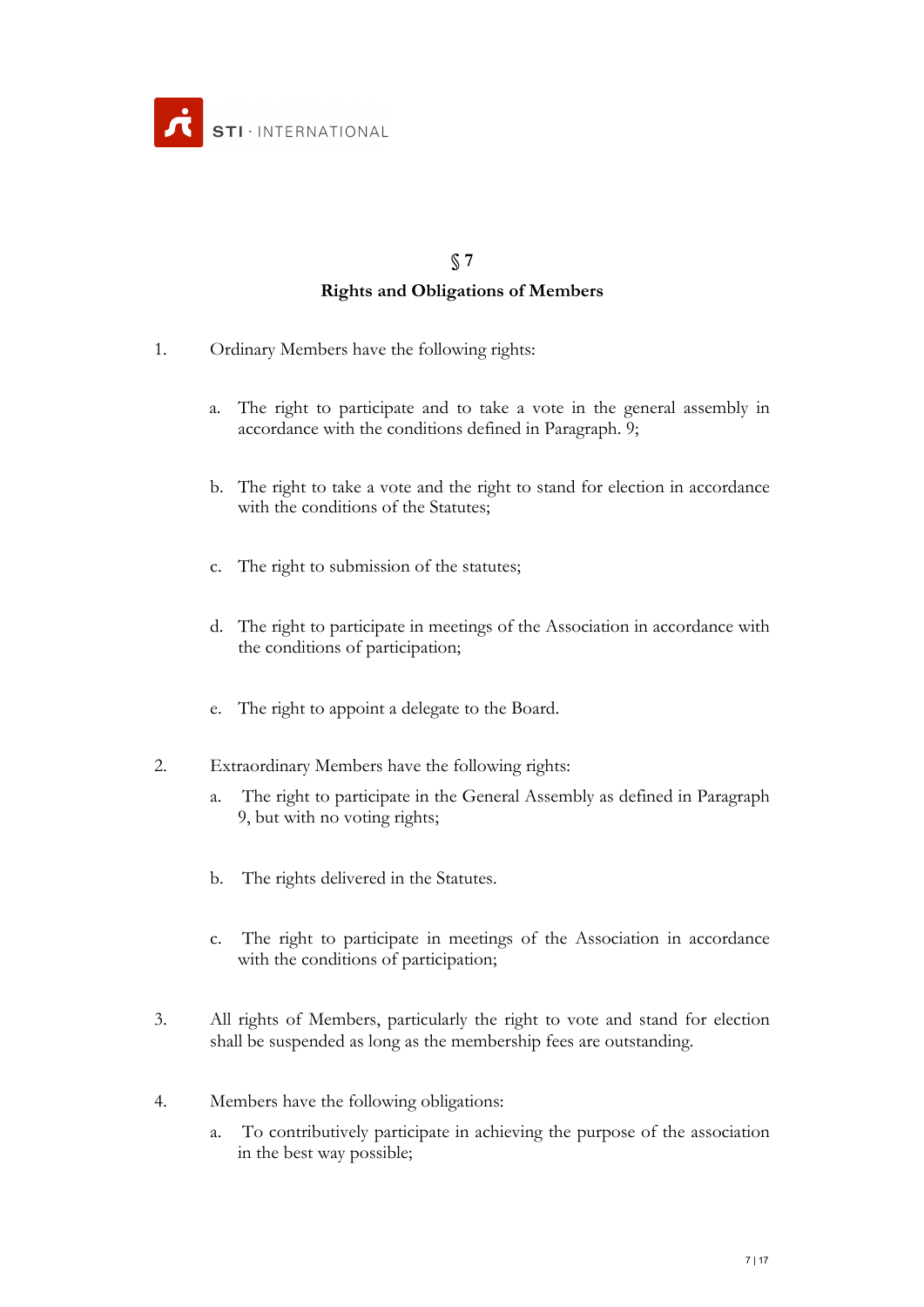- b. To support the legal bodies of the Association in the pursuit of the association's goals in the best way possible;
- c. To obey the resolutions of the legal bodies of the Association;
- d. To pay membership fees in accordance to Paragraph 12, Sec 2. The membership fees are payable as of the first  $1<sup>st</sup>$  of January for each fiscal year and should be paid to the Association. The membership fee shall be determined by the Executive Board.
- 5. The rights and obligations of the Members can be altered, reduced or amended by resolution of the General Assembly.
- 6. An unequal treatment of Members in all categories (Ordinary or Extraordinary Members) with regard to their rights and obligations is only permissible upon objective justified cause.

## **Legal Bodies of the Association**

The legal bodies of the association are:

- a. General Assembly
- b. Board
- c. Executive Board
- d. STI Fellows
- e. Auditor
- f. Board of Arbitrators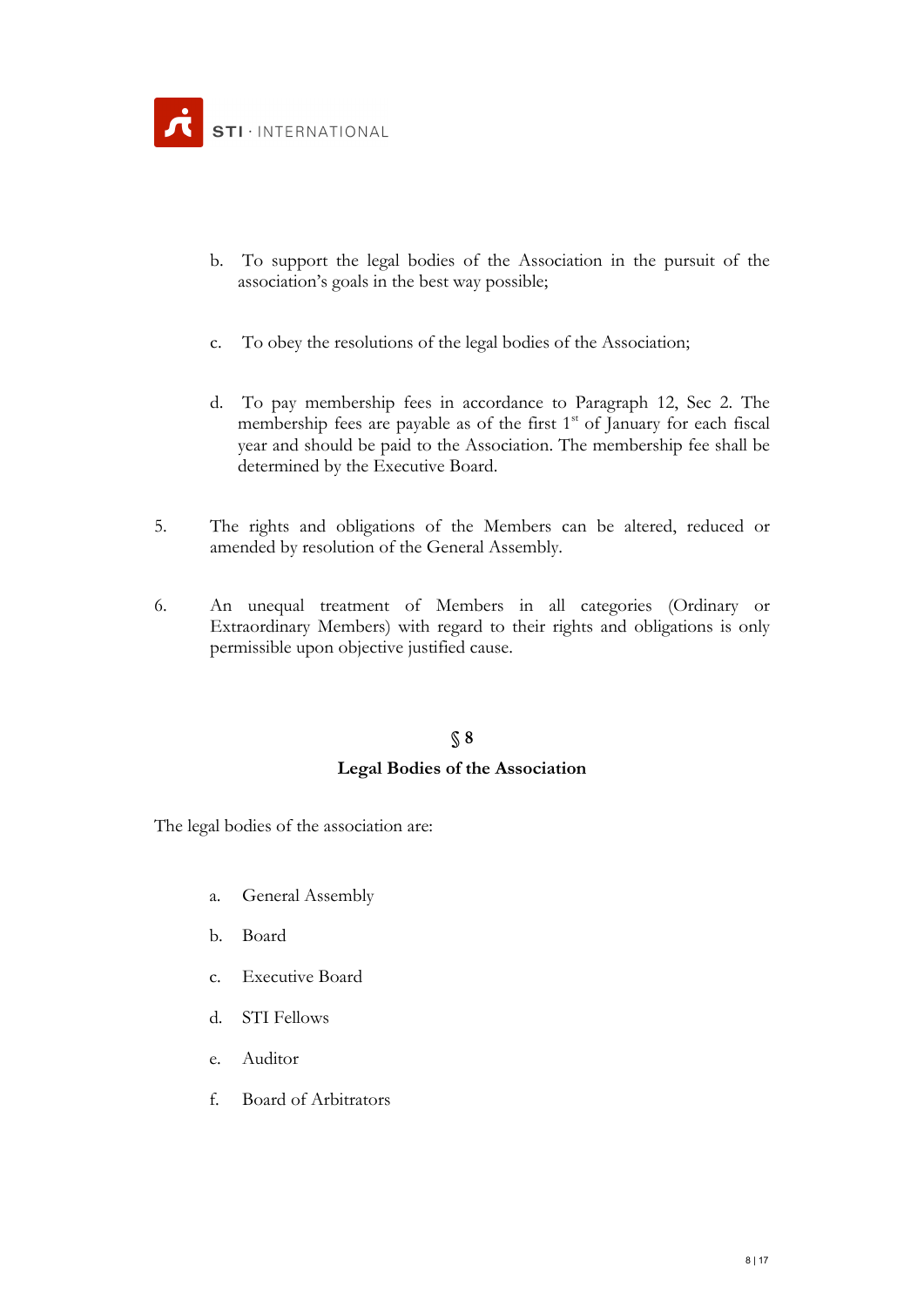

# **§ 9 General Assembly**

- 1. The ordinary General Assembly of the Association shall be convened at once every business year at the statutory seat of the Association or at another venue stated by the President.
- 2. The general assembly consists of the Members. The Members shall be invited in writing accompanied by the agenda. The invitations must be mailed at least fourteen days prior to the date of the general assembly. The date of the posting of the invitation and the date of the general assembly are not to be included in this period.
- 3. The invitation, as well as the agenda of the general assembly shall be provided by the President.
- 4. Ordinary Members may request that certain issues are put on the agenda of the next general assembly. The request shall be filed with the association at least seven days prior to the general assembly and shall be signed by at least five Members.
- 5. An extraordinary General Assembly shall be convened by the President under the conditions stated below:
	- a. If the Board or Executive Board decides so,
	- b. If at least one tenth of the Members demands so indicating the agenda in written form,
	- c. Upon the requests of the auditors.

The Auditors may also convene an extraordinary general assembly in accordance with the conditions of Paragraph 21, Sec 5, second sentence of the Austrian Association Act ("VerG").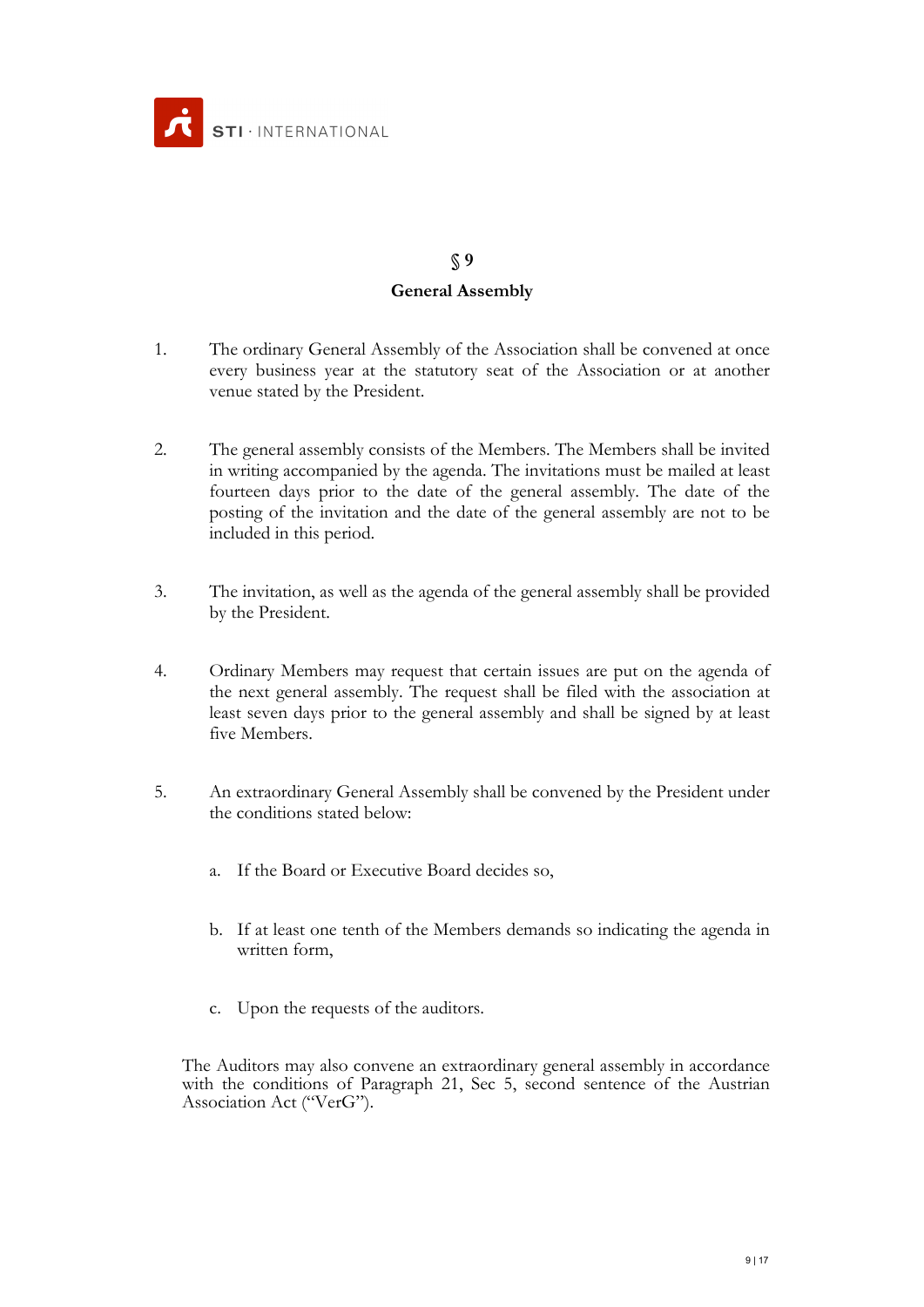

- 6. The General Assembly shall be competent to pass a resolution, if the invitation has been issued according to the terms stated above and if at least one tenth of the Members is present or legally represented in the assembly.
- 7. In the case that the general assembly is without a quorum a second general assembly shall be convened with a notice period of at least seven days. This general assembly shall be restricted to the agenda of the prior general assembly and shall be competent to pass a resolution without consideration of the number of Members present or represented.
- 8. The President shall be the chairman of the General Assembly; in case of him being prevented the General Assembly is chaired by the Vice President.
- 9. Resolutions shall be passed with a simple majority of those who vote subject to another majority required by law or statute. Each Ordinary Member has one vote. However, amendments of the Statutes, amendments of the rights and obligations of the Members in accordance with Paragraph 7, Sec 5. and the termination of the Association require, without exception, a majority of three quarters of those who vote.
- 10. The voting rights may be exercised by a proxy. Any Ordinary Member shall not exercise more than two votes including his/her own vote. A proxy in writing is required for exercising the voting rights.
- 11. Resolutions shall only be passed on issues disclosed in the agenda. However, the President is entitled to add further issues to the agenda upon short notice, if this is required for reasons of the urgency.
- 12. All resolutions for consideration can also be submitted in written form.
- 13. The following issues shall be subject to a resolution of the general assembly:
	- a. The approval of the business reports and the annual account;
	- b. The appointment of Executive Board members and their removal;
	- c. The discharge of the members of the Executive Board;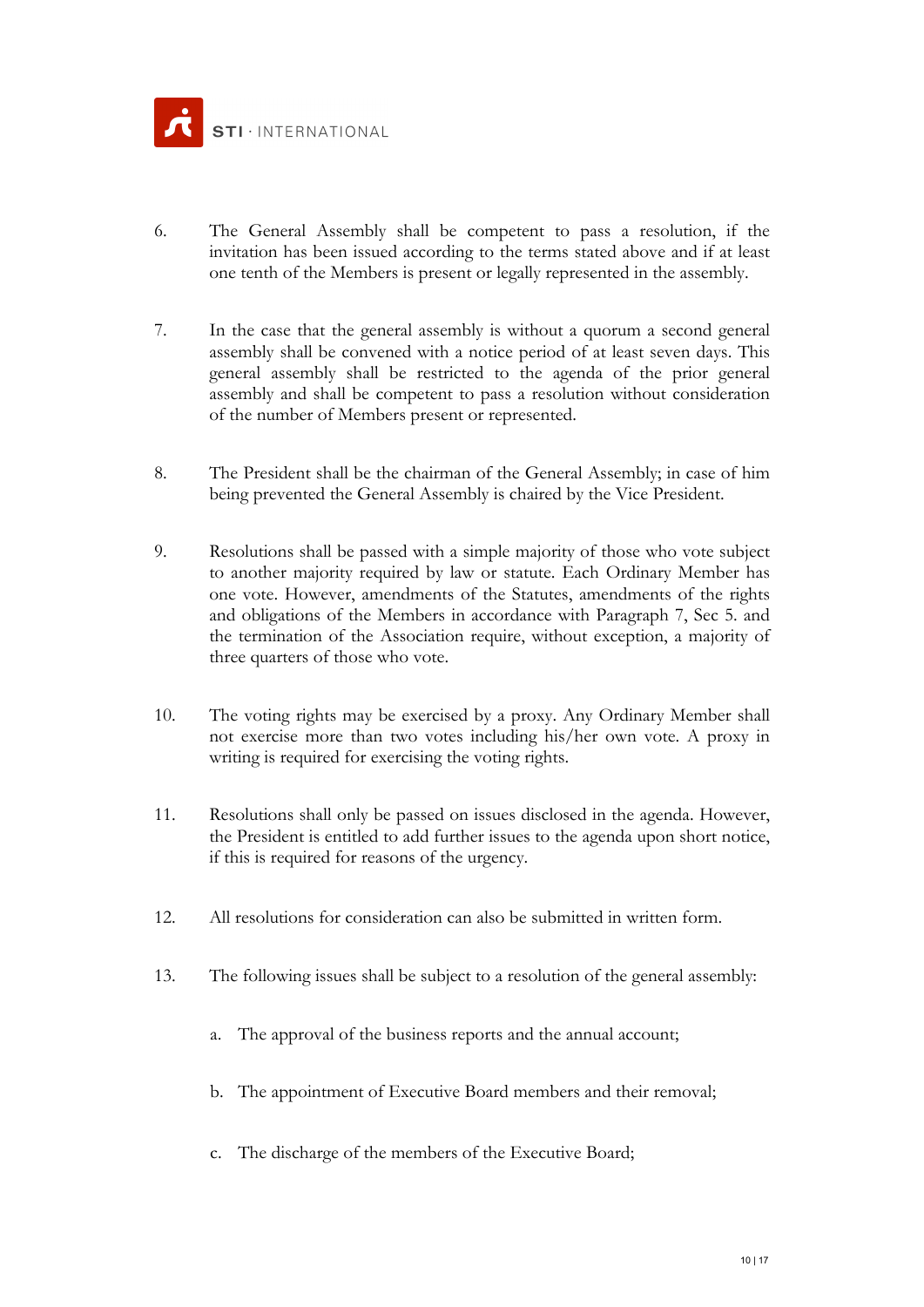- d. The appointment of the auditors, as well as their recall;
- e. Amendments to the Statutes;
- f. Amendments of the rights and obligations of the Members in accordance with Paragraph 7, Sec 5;
- g. The voluntary termination of the association;
- h. The prior approval of the following legal transactions and measures:
	- Annual budget, including the personnel plan, to be provided by the Executive Board;
	- The acquisition and sale of shares and real estate;
	- The admission and suspension of operating areas;

## **§ 10 Board**

- 1. The Board consists of the following members:
	- a. Members of the Executive Board
	- b. Ordinary Member Delegates
- 2. The delegates of the Ordinary Members shall be receive written acknowledgement from the President. The President maintains the delegate register. The Association only recognizes those delegates in the register.
- 3. The Board has an advisory role over the Executive Board and recommends the strategic, scientific, economic and financial objectives of the Association. The Board may decide upon rules of procedure.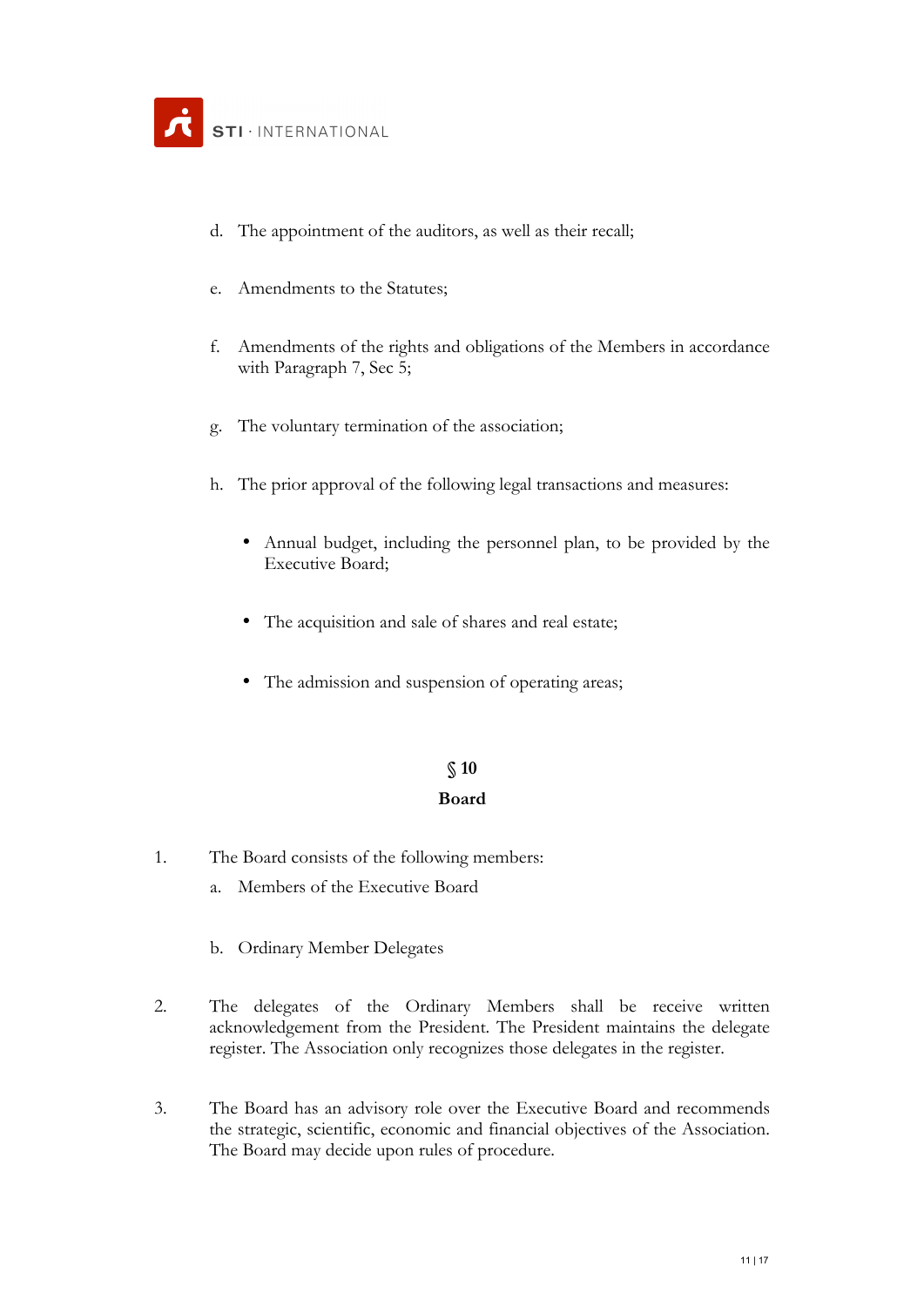

- 4. Resolutions of the Board are passed in Board meetings. The convening, the chairing and the agenda of Board meetings shall be handled by the President. The Board meeting shall be competent to pass a resolution if at least the President is present; in the case that the President is prevented the Board meeting shall be competent to pass a resolution if the Vice President and two additional Board members are present. Every member of the Board has a vote. The Board decides with the simple majority. In the case of equality of votes, the President's vote decides; in the case that the President is prevented, the vote of the Vice President decides.
- 5. All resolutions for consideration can also be submitted in written form.
- 6. The Board has no supervisory functions over the other legal bodies of the Association. It is not a supervisory body in accordance to iSd Paragraph 5 Sec 4 VerG.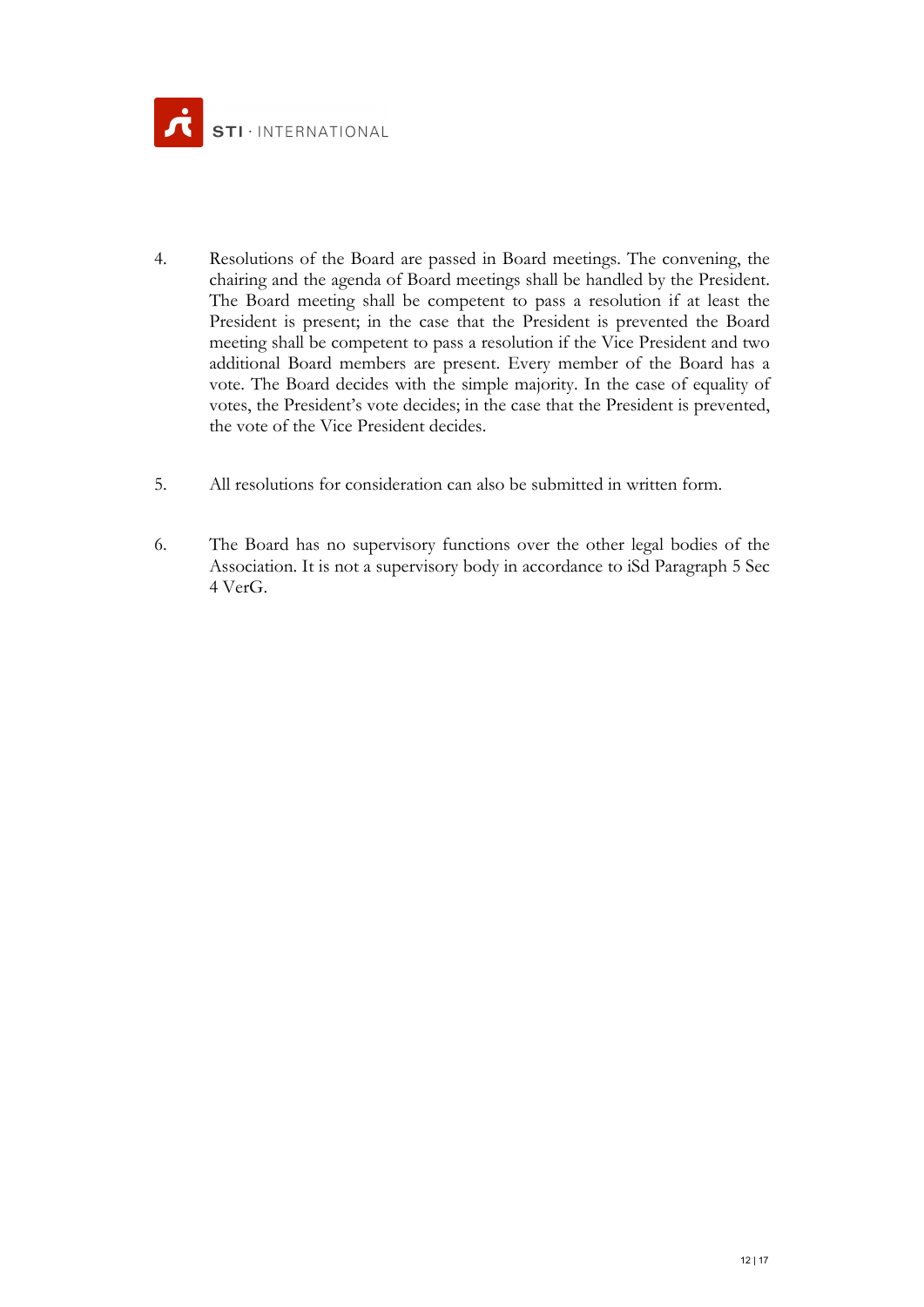

# **§ 11 Executive Board**

- 1. The Executive Board is the governing body of the Association. Members of the Executive Board include the President, one or two Vice Presidents, Treasurer and General Secretary (Executive Board Members). The Board may decide upon rules of procedure for the Executive Board.
- 2. The Executive Board is responsible for the operational management of the Association. In absence of defined operational management rules, collective operational management rules apply with the completion of ongoing administrative activity becoming the responsibility of the Treasurer and the General Secretary.
- 3. The representation of the Association is in each case a Member of the Executive Board together with another Member of the Executive Board.
- 4. The management and representation of the Association is determined by the General Assembly in accordance to Paragraph 9 Sec 13 and Paragraph 6 Sec 4 VerG.
- 5. The Executive Board shall set up financial accounting complying with the requirements of the Association, in particularly ensuring current records of revenue and expenditure.
- 6. The appointment of Executive Board Members will take place in two electoral rounds. First, the General Assembly chooses with a relative majority the President. The Vice President or the Vice Presidents, Treasurer and General Secretary will be nominated by the President ("nomination") and elected in the second election round.
- 7. Should the nomination of the President not receive a majority of the votes, a single vote casting for the nominated individual candidates of the election follows. When no candidate gains the majority of the single votes casts, the President must nominate a replacement candidate. When this also does not gain the majority of the votes cast, the President must nominate of another replacement candidate. When this also does not gain the majority of the votes, then the candidate who received the most votes is appointed.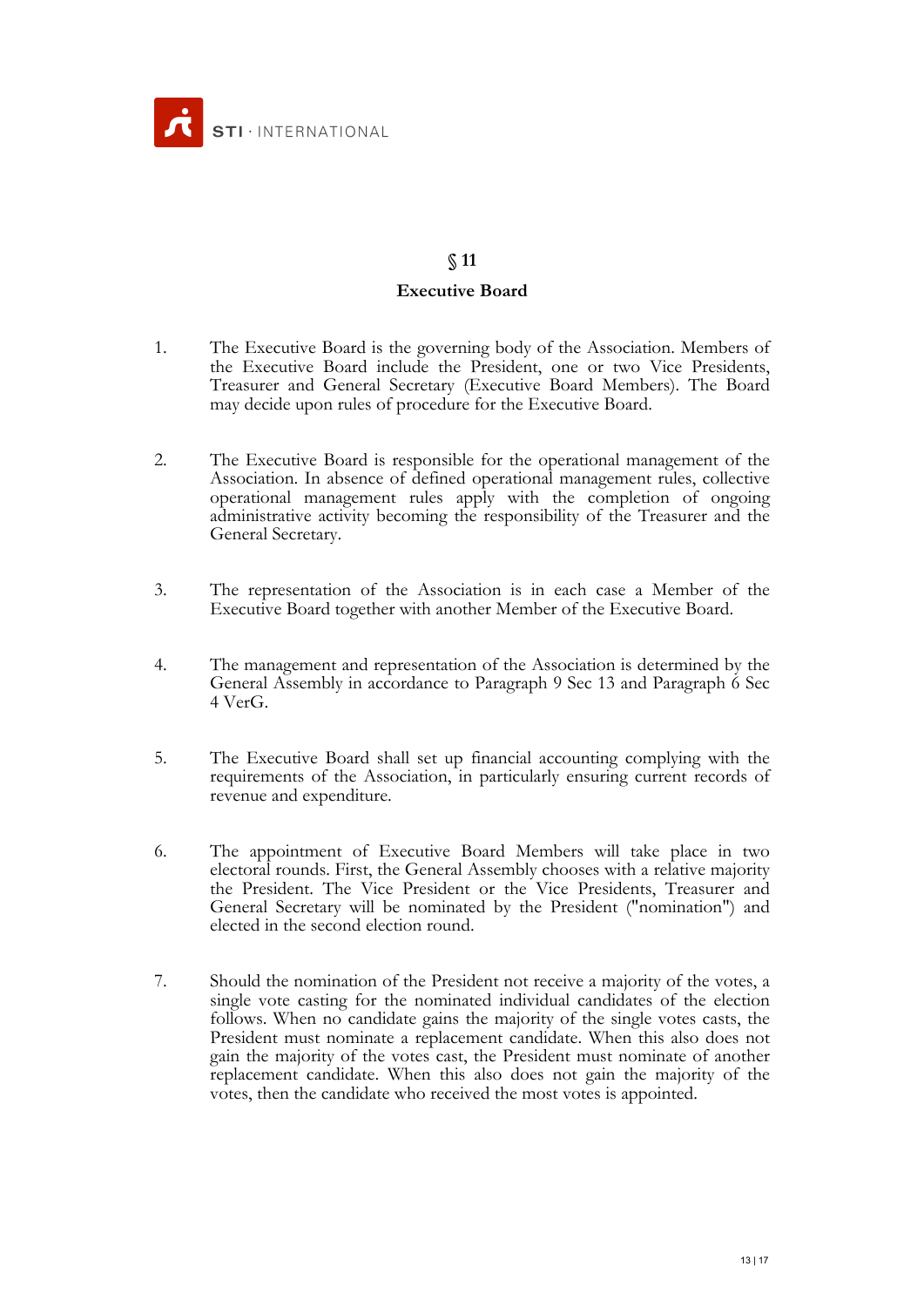

- 8. The appointment of Executive Board Members shall be for a term until the end of the third General Assembly following their election Ordinary General Assembly. A reelection or reappointment is admissible.
- 9. The appointment of Executive Board of Members can be revoked prior to the end of the actual term if the General Assembly decides so due to justified cause. The Executive Board Members can at any time submit written resignation. In these cases, the President shall appoint a substitute member until the end of the term. If the President is recalled or resigns before his term, the Vice President shall overtake these duties until the end of his term.
- 10. Resolutions of the Executive Board are passed in Executive Board meetings. The convening, the chairing and the agenda of Executive Board meetings shall be handled by the President. The Executive Board meeting shall be competent to pass a resolution if at least the President is present; in the case that the President is prevented, the Executive Board meeting shall be competent to pass a resolution if the Vice President and another Executive Board Member is present. Every member of the Executive Board has a vote. The Executive Board decides with the simple majority. In the case of equality of votes, the President's vote decides; in the case that the President is prevented, the vote of the Vice President decides. All resolutions for consideration can also be submitted in written form.
- 11. All duties, rights and functions of the President that come under the law or the Statutes are enacted in his absence by the Vice President. If there are two appointed Vice Presidents, the duties, rights and functions are enacted by the Vice President elder in years for the remainder of the term.

#### **STI Fellows**

- 1. STI Fellows are well-known experts in the "semantic community." STI Fellows are honorary appointees made by the President.
- 2. STI Fellows are responsible for submitting non-binding recommendations to the Board and the Executive Board. STI Fellows are entitled to participate in Board meetings in an advisory capacity. The STI Fellows have no supervisory functions over the other legal bodies of the Association. It is not a supervisory body in accordance to iSd Paragraph 5 Sec 4 VerG.
- 3. The function of the STI Fellow ends with the termination of their appointment by the President.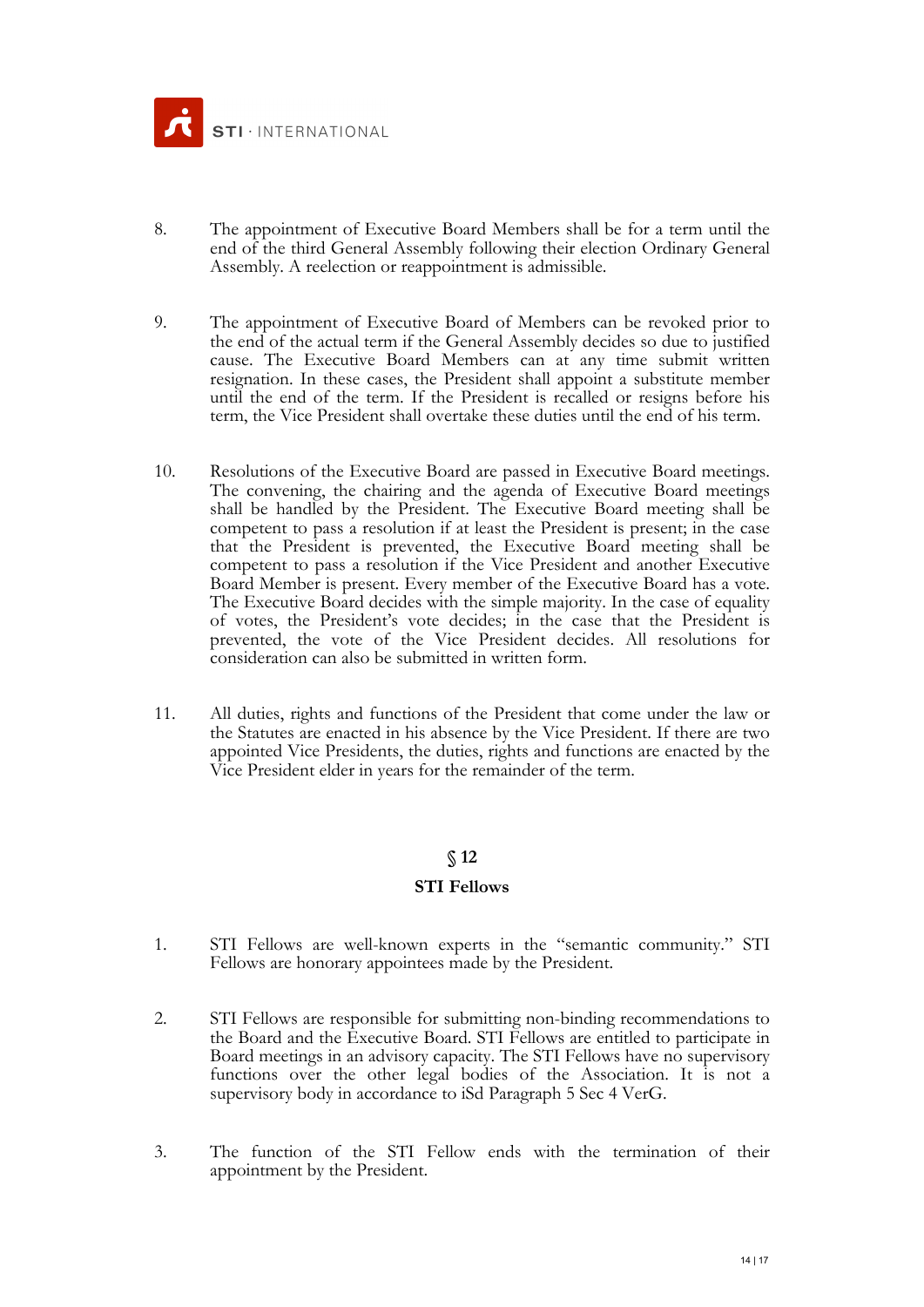

#### **Auditors**

- 1. Two Auditors shall be appointed in the course of the ordinary general assembly. The Auditors shall neither be members of the Board nor the Executive Board. A reelection is permissible. The term lasts until the end of the ordinary General Assembly following their appointment. Further Paragraph 11 Sec 9 applies to Auditors correspondingly.
- 2. The Auditors shall perform the current operational audit as well as the audit of the financial conduct with regard to the correctness of the accounting, the application of funds in compliance with the statute and the audit of the appreasion of the all compared the Auditors with the documents and information required. The Auditors shall report on the results of the audit to the General Assembly.

## **§ 14**

## **Means to Achieve the Purpose of the Association**

- 1. The ideal means are described in Paragraph 4 Tasks of the Association.
- 2. The necessary material resources should be derived from:
	- a. Membership fees, charity, and gifts
	- b. Pubic and private donations, grants, and sponsorships
	- c. Revenue generated from training and educational events
	- d. Ordinary and extraordinary income from investments and profit distribution in accordance to Paragraph 4, Letter r.
- 3. The funds of the Association may only be issued in proper fulfillment of the purposes stated in the Statutes. The Members of the Association cannot gain profit, and in their capacity as Members, gain any other benefits from the funds of the Association. No individual may gain advantage from the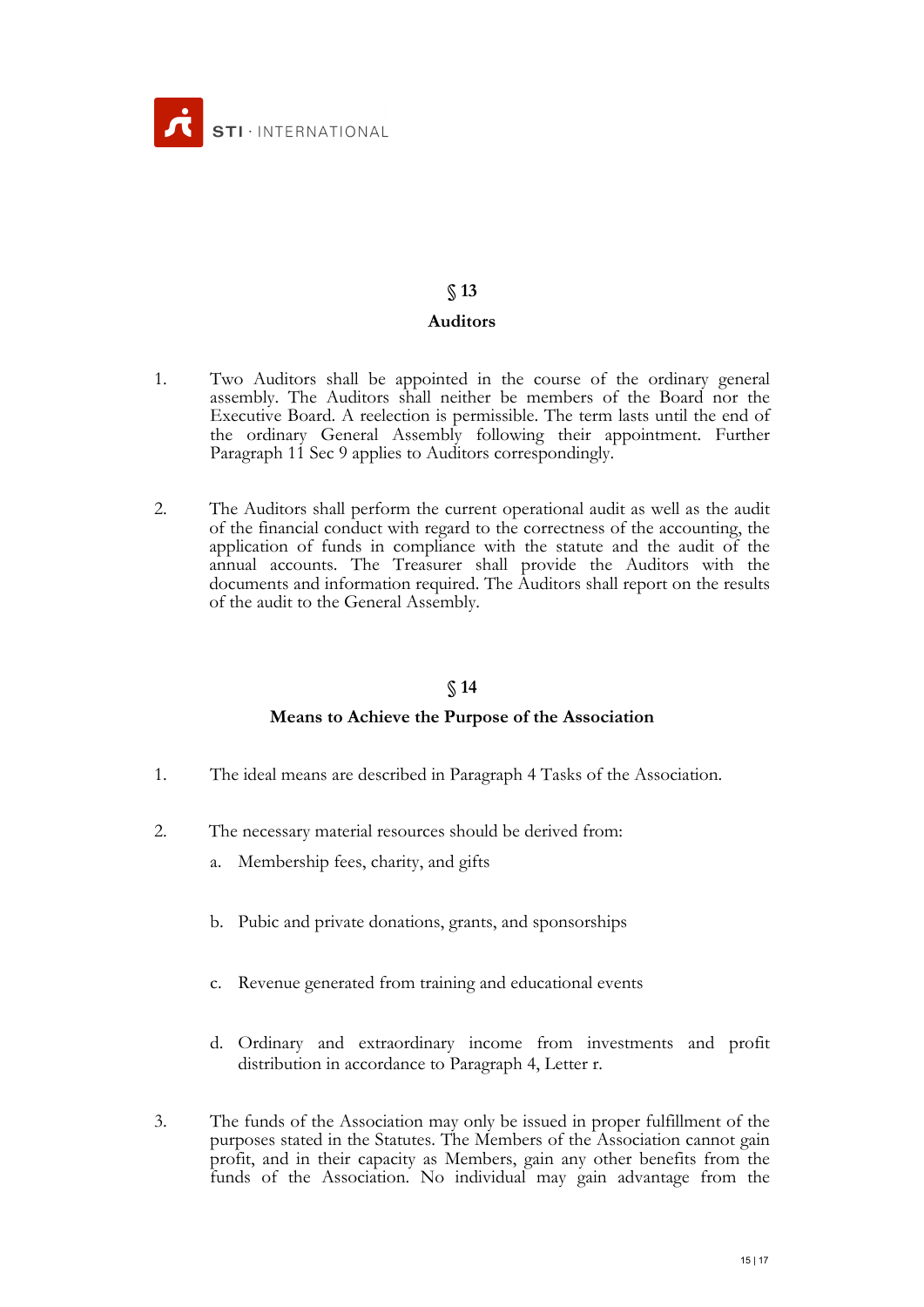

Association through reimbursement of inappropriate administrative expenses, nor favored by highly paid remuneration.

4. The assets of the Association are separate from those of its Members. The assets of the association are owned by the association, not by the Members. An outgoing Member shall not have any claim to a share of the regular or separated assets of the association or any other claims against the Association. A refund of already paid membership fees is excluded.

#### **§ 15**

#### **Board of Arbitrators**

- 1. Disputes arising out of the Association shall be settled by the Board of Arbitrators. The Board of Arbitrators is an internal arbitration body accord to in the meaning of the Austrian Association Act 2002 rather than the arbitral tribunal according to sec. 577 et seqq. of the Austrian Code of Civil Procedure ("ZPO").
- 2. The Board of Arbitrators consists of three members. It is formed as follows: in case of dispute, one of the involved parties nominates an arbitrator to the President in writing. Within a period of seven days the President shall invite the other party to nominate an Arbitrator within fourteen days. Upon notice by the President within seven days the Arbitrators appoint the chairman of the Board of Arbitrators within another period of fourteen days. In the case of a tie the chairman of the Board of Arbitrators shall be chosen by lot. With the exception of the General Assembly, the members of the Board of Arbitrators may not belong to a legal body whose activity is the subject of the dispute.
- 3. After a hearing of both parties involved, the Board of Arbitrators takes its decision in the present of its members with simple majority of the votes. The decision shall be taken to the best knowledge and belief. The decision shall be deemed to be final within the Association.

### **§ 16**

#### **Termination of the Association**

1. The resolution of the General Assembly to voluntarily terminate the Association shall be passed by a majority determined in Paragraph 9 only.